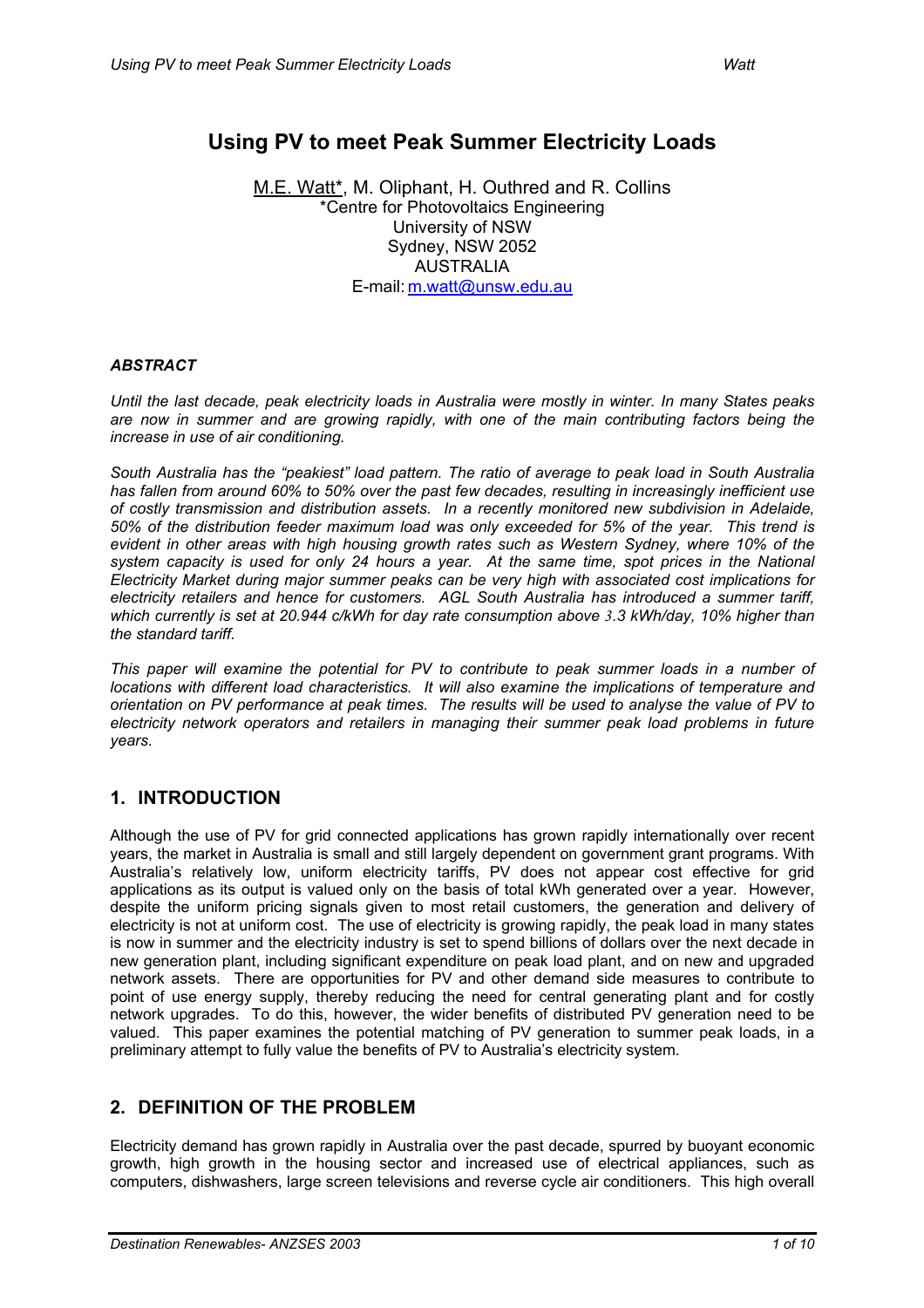

**Figure 1a: South Australian System Load vs Temperature, Weekdays at 19:00, 1994 -2001 (Source: Oliphant 2003)** 



**(Source: Integral Energy)** 

The summer peak is rapidly overtaking the winter peak in most states and is compounded by the effective derating of network assets and gas turbines when ambient temperatures are high. Poor power factors attributable to air conditioner use exacerbate the problem. The system peak on Integral Energy's network is now around 3500 MW on a hot (44 deg C day) compared with a peak below 2500 MW on a normal (29 deg C) day (ibid). 383 MW of Integral Energy's peak demand appears for just 25 hours a year. This "needle" peaking problem is accentuated for feeders with high residential or commercial loads but is not so pronounced on feeders with high industrial loads or time of use customers (ibid).

Similarly in South Australia, the peak load has been growing at around 90 MW per year since 1996. At the same time there has been a decline in load factor, (ratio of average load to peak load), from about 60% in the 1970's to less than 50% in 2001 (SA DSM Taskforce, 2002). The South Australia load duration curve is the "peakiest" in Australia, as shown in Figure 2, with increased air conditioning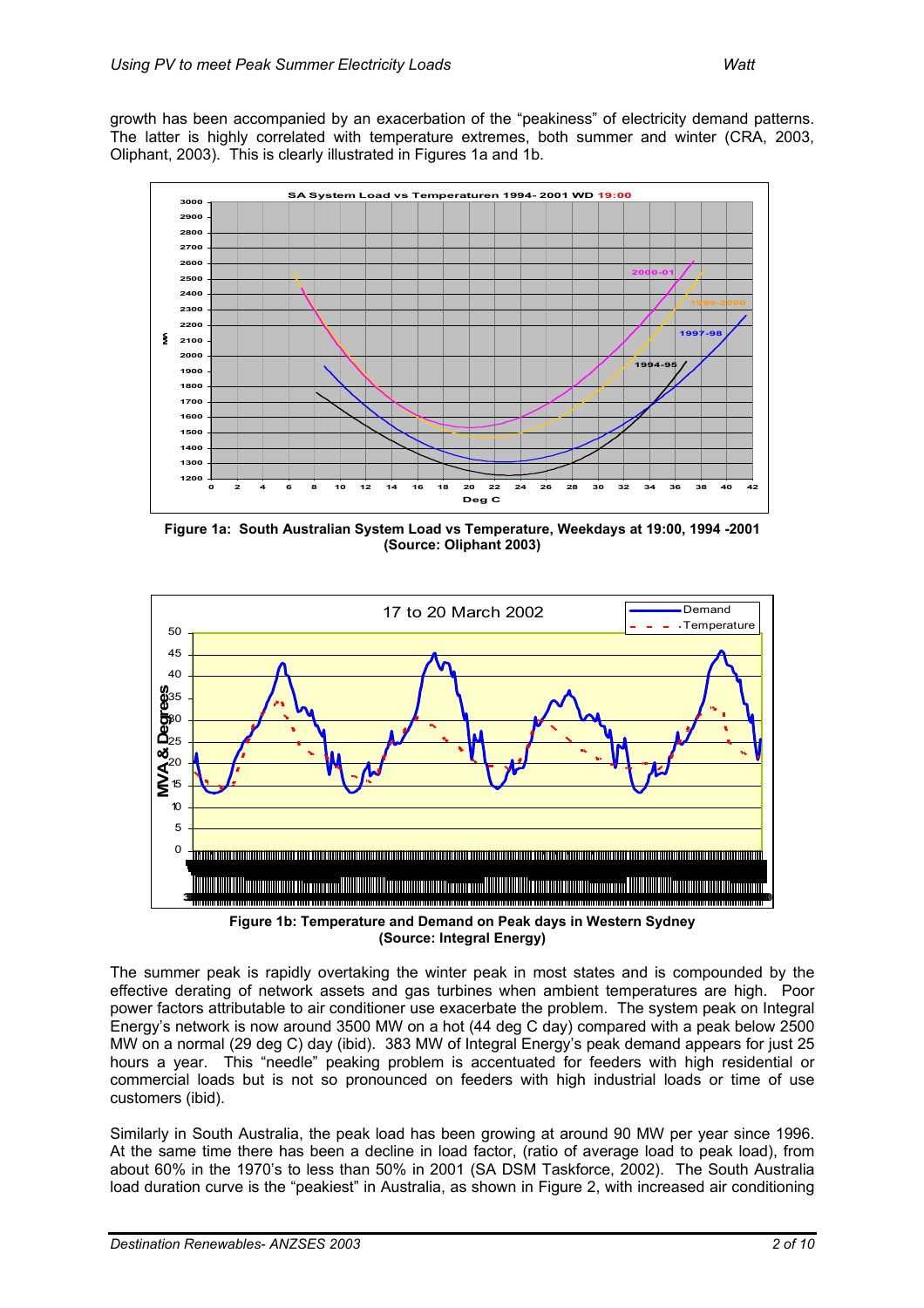load considered to be the major cause. In some new residential subdivisions in Adelaide, 50% of local network capacity is now used for only 5% of the time. It is also evident that the cooling load is cutting in earlier in the day, or at lower temperatures than in the past, perhaps because of automatic, thermostat controlled systems and an increased expectation of cooling (see Figure 1a).



**(Source: SA Government Task Force, 2001)** 

A large portion of this peak load growth, as well as the trend towards summer peak loads, has been driven by the rapid increase in residential and commercial air conditioner installations. Integral Energy estimates that these contribute 70% of the needle peaks, with new residential estates exhibiting a peak to off peak ratio of 5.5 to 1, compared with a 3 to 1 ratio for older suburbs (CRA, 2003). Integral has now almost doubled its load estimates for new houses from 3.5 to 4 kVA peak to 6 – 7.5 kVA peak (ibid). Overall load growth, and particularly peak demand, is now driving significant levels of investment in new generating plant (\$5 billion this decade) and in new or upgraded transmission and distribution network capacity (\$8 billion this decade) across the country (Nethercote, 2003).

Most of the new houses built over the past decade have taken little or no consideration of energy efficiency. Orientation of houses on a block is purely on the basis of maximizing the number of blocks in a subdivision and does not consider solar access. The trend has been to remove eaves and provide larger living spaces instead. Similarly, verandahs are now rare. Block sizes are small, so that tree planting, which might allow external shading of windows is not possible. Large feature windows, often with no curtains or blinds are common. Air conditioning is offered by builders as a special deal with certain mortgages and, obviously with the type of houses being constructed, is a necessity. Some Councils have begun to introduce energy efficient design criteria and some State governments are attempting to bring in minimum performance standards. However, governments at all levels are extremely sensitive to issues in the housing sector and are often unwilling to potentially jeopardize developments or increase initial costs. There has been considerable opposition from the building sector to the recent Victorian proposals for house energy ratings, despite earlier agreement that a level playing field would be preferable. In areas with the highest housing growth rates, such as Western Sydney, little has been done to encourage energy efficiency. This will leave a legacy of poorly performing housing for decades to come.

Recent summer peaks in South Australia, Victoria and NSW have resulted in supply disruptions and, on some occasions, extremely high spot prices on the National Electricity Market, as shown in Figure 3. This is now an issue for electricity retailers and may cause a trend towards summer peak tariffs, as is already occurring in South Australia, where AGL has introduced a summer peak tariff of 20.944c/kWh when daily usage exceeds 3.2877kWh. While this will provide a weak market signal for electricity users, it continues the cross subsidization of high peak load users by other customers and hence will not necessarily reverse trends towards high air conditioner penetration, unless accompanied by other strategies. Management of peak loads is not a new issue for electricity suppliers. Off peak tariffs for loads such as water heating have long been used as a means of evening out load profiles. However, as pointed out by CRA, supply side alternatives to air conditioning are not as readily available as are heating alternatives. On the other hand, demand side measures are now available and have yet to be seriously considered or marketed to customers. Distributed PV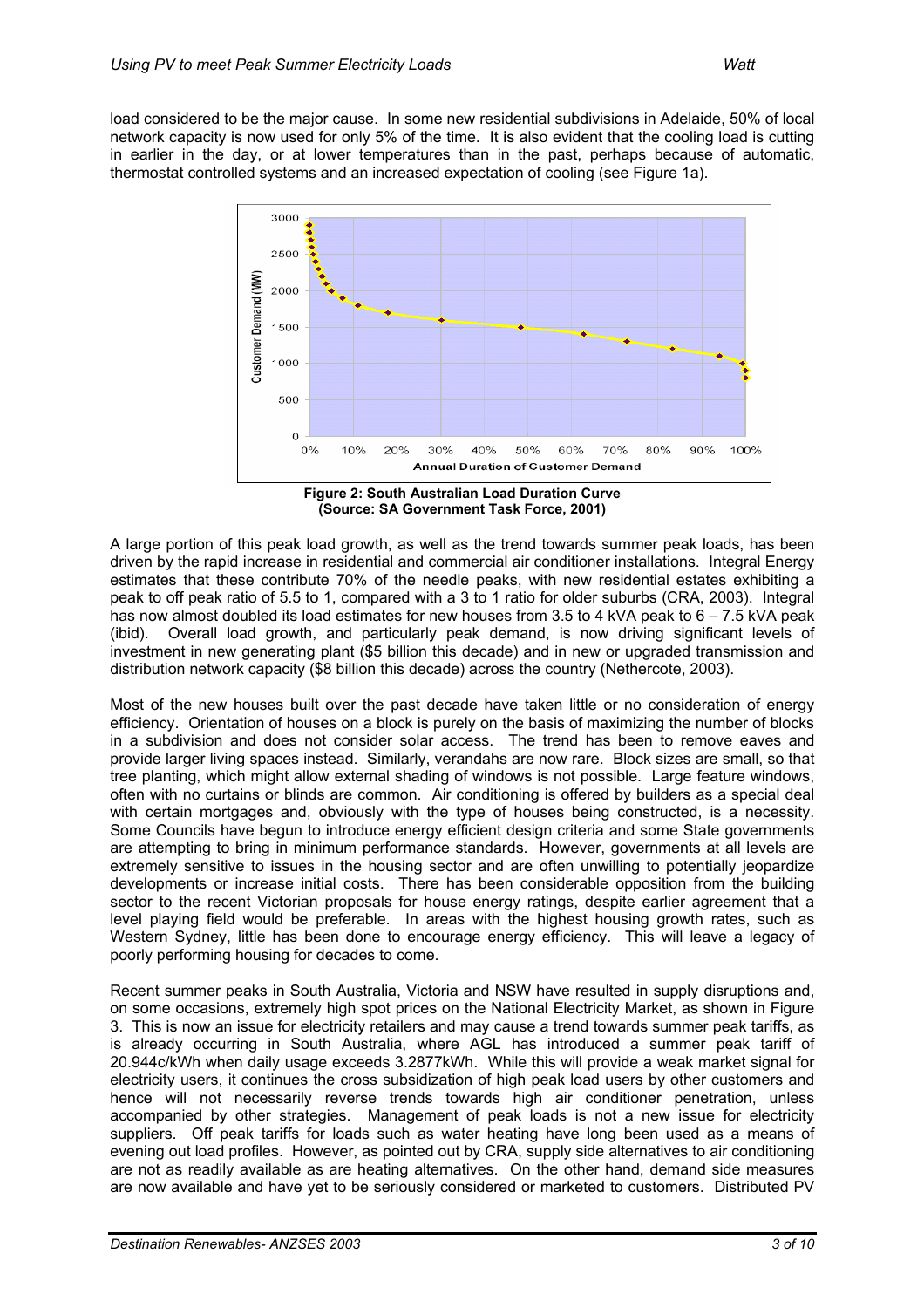

is one of these and the opportunities for its use are discussed in this paper.

**Figure 3: Pool Price vs System Load, Integral Energy 23 January 2001. (Source: Integral Energy)** 

#### **3. DISTRIBUTED GENERATION AND OTHER DEMAND SIDE SOLUTIONS**

As previously discussed, much of the load during high temperature periods is from air-conditioning. Feeders with high air-conditioning motor loads also tend to have reduced power factor. Demand side solutions to these problems may be cheaper and more robust in the long term, than the current attempt to increase and strengthen the supply side. For instance, the increased air conditioning load is most evident in new residential subdivisions. Sensible house design, beginning with no cost options such as correct orientation and appropriate window placement, and extending to insulation and external shading, can play a significant part in reducing the cooling load of a house.

Appropriate tariffs, which signal peak demand periods are used for industrial and some commercial customers. However, aside from a small number of residential customers who have chosen time of use metering, there has been little attempt by the electricity sector to provide feedback via tariffs which might change customer's discretionary electricity use patterns. Related to this has been the debate about metering. Electronic meters are readily available and could be installed in all new houses and when meters are being replaced. This would allow tariff signals to be used for demand management, as well as for encouraging distributed generation (Outhred, 2003). They have been opposed on the grounds of installation and data processing cost. However, we are now facing billions of dollars of costs in new generation, and transmission and distribution system upgrades. While tariff signals are only part of the solution, it is clear from the South Australian PV take-up rate, as well as from the demand patterns of commercial and industrial customers who are billed by time of use, that tariffs can be useful. Appropriate metering is a necessary starting point.

Finally, PV systems can play a role by reducing end use demand, reducing the network load and hence reducing system losses on hot days. These benefits are discussed below. In addition, inverters used to connect PV systems to the grid have the capability to provide reactive power, thereby increasing power factor and hence also reducing network losses.

#### **4. INTERNATIONAL STUDIES**

In the early 1990's the US electricity utility, Pacific Gas & Electric Company (PG&E), installed a 500 kWp PV system with the express purpose of measuring network benefits, including peaking value. The system was connected into a semi-rural distribution feeder with a peak summer load at around 4pm. Results of the trials have been reported in Wenger et al, 1994 and are summarized below:

Reliability: The PV system provided predictable voltage support, reduced customer downtime and delayed the need for network reliability upgrade.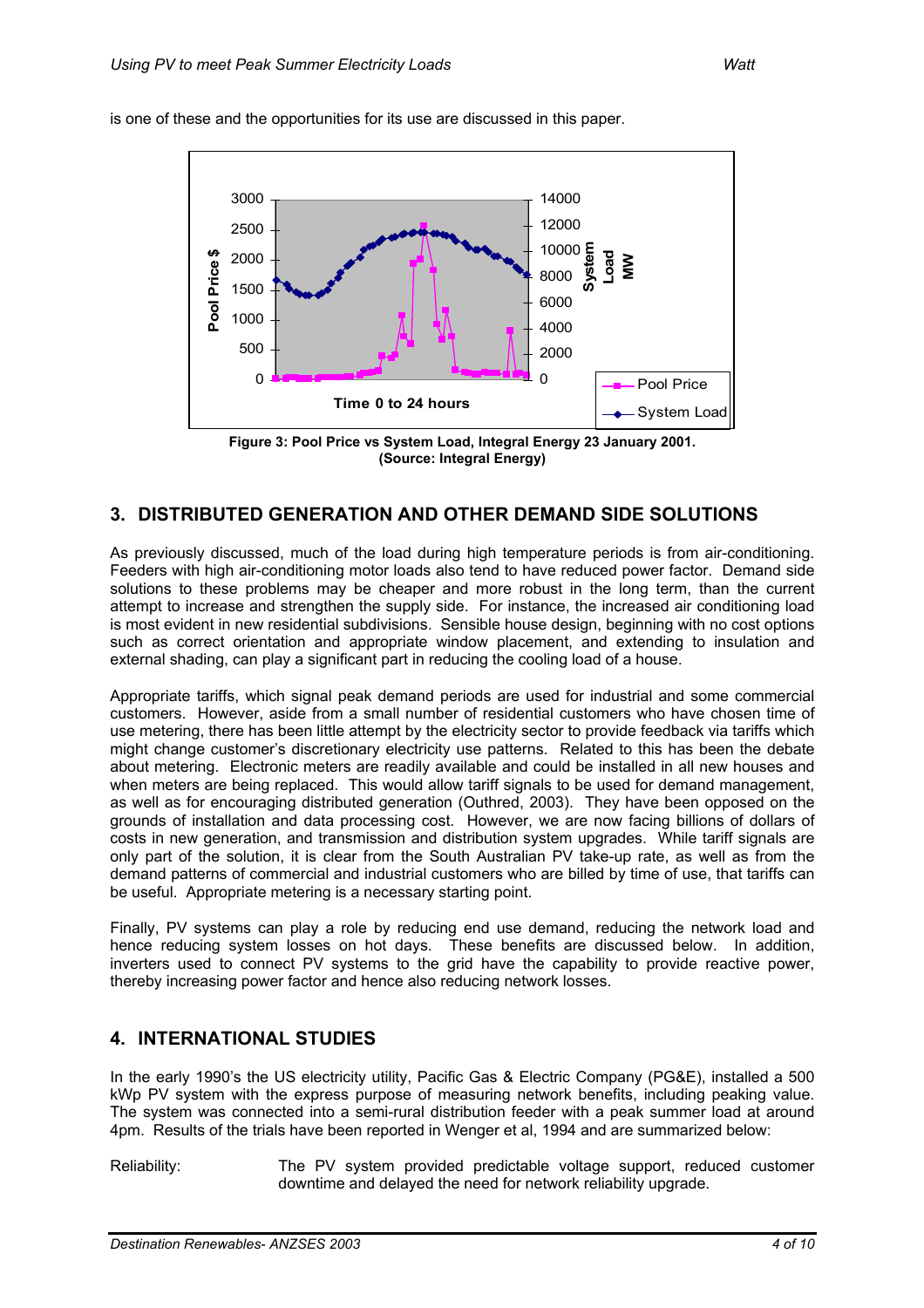| Reduced Losses: | Both energy and reactive power losses were reduced.                        |  |
|-----------------|----------------------------------------------------------------------------|--|
| Substation:     | The transformer operating temperature was reduced both before and during   |  |
|                 | the system peak and hence its capacity was increased. Transformer          |  |
|                 | replacement and load-tap change maintenance were deferred.                 |  |
| Transmission:   | Transmission capacity was released and system upgrade deferred.            |  |
| Load:           | The PV system provided 90% of its rated capacity at peak load times and an |  |
|                 | average capacity factor of 25%.                                            |  |

Overall, PG&E found that taking into account distributed benefits of the PV system doubled its value to the utility when compared with traditional central power station analyses of energy and capacity benefits only. While the actual savings are obviously site specific, the general conclusion that distributed PV systems can provide real network benefits, above their energy and capacity credits, is likely to be valid across many substations in Australia which are currently facing peak summer load constraints. A methodology for assessing the site specific benefits of distributed PV systems for any network, as well as for optimum system placement, is given in Hoff & Shugar, 1995, based on the Kerman results.

A range of non-energy values of distributed PV systems are discussed in a recent IEA report (Watt, 2001). These include results of US studies which have shown PV to have a high dispatchable rating on summer peak load grids (US DoE, 1996) with the potential to increase this even further with strategic load management (Perez et al, 1999). Studies in Japan have found that distributed PV systems can provide smoother output than centralized systems and can provide a better match to loads, thus effectively increasing their capacity value (Ohtani, 1999).

### **5. POTENTIAL ISSUES**

Although the output from PV arrays will be higher in summer than winter, and hence generally of benefit in a summer peaking system, PV output from mono and polycrystalline silicon cells decreases with increasing temperature. For instance, the efficiency of a typical module will reduce by around 0.4% for each degree above 25 °C. Hence, at 45 °C, a module rated at 18% efficiency will only operate at 10% efficiency. Roof temperatures can often be higher than ambient air temperature, further exacerbating this problem, unless measures are taken to ensure ventilation between the roof and the module. The impact of temperature on module performance is shown in Figure 4 where the ambient air temperature on February 7 2001 reached around 37  $^{\circ}$ C and on February 11 reached 32<br> $^{\circ}$ C also shown in Figure 4 is the impact of summer haze and alsud which equivalent February 6<sup>th</sup>  $\rm{^o}C$ . Also shown in Figure 4 is the impact of summer haze and cloud, which occurred on February 6<sup>th</sup>.

Thus, extreme heat, haze and cloud cover which can characterize peak load summer days will result in some degradation of PV system output. The magnitude of the degradation will vary over the day as conditions change and will not necessarily be cumulative over the whole day. Despite the degradation of performance under these extreme conditions, however, load reduction, transformer pre-cooling effects and reduction in system losses will remain significant.

### **6. PRELIMINARY RESULTS**

In order to assess the possible contribution that distributed PV systems could make to alleviation of the issues of energy supply and network constraints on hot summer days, the output of a PV system installed in Adelaide was examined. The characteristics of the PV system, as detailed in Keipert & Oliphant, 1998 and Oliphant, 2000, are:

| Installed capacity: | 12 x 80W Solarex polycrystalline panels (Total 960 W)                                                                                                   |
|---------------------|---------------------------------------------------------------------------------------------------------------------------------------------------------|
| Inverter:           | 1.3 kVA Omni Star SEA                                                                                                                                   |
| Installation:       | Almost flush mounted on roof in a plastic tray with 5cm air gap for<br>ventilation. Roof faces virtually due north with a pitch of $\sim$ 35 $^{\circ}$ |
| Average Output:     | 3.2 kWh/day, (since 1999) ie $\sim$ 1170 kWh/y.                                                                                                         |

The summer of 2001 was extremely hot and resulted in the highest ever SA system peak load of 2833 MW on 6 February. The peak load only dropped slightly the following day to 2819 MW. Figure 4 shows temperatures and Figure 5 PV output for the days 6, 7 and 8 February as well as for 11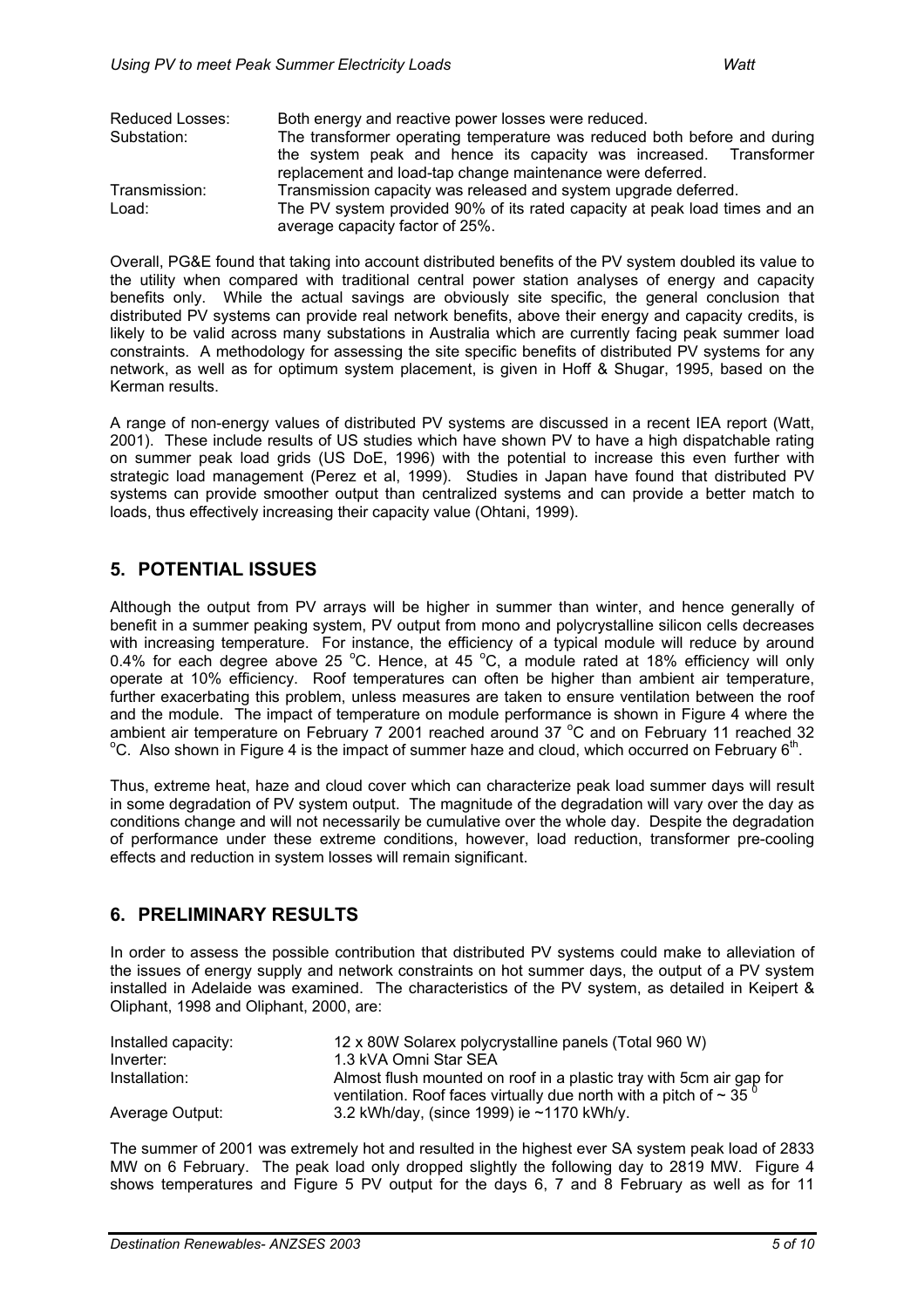February, when the ambient temperature was lower and the maximum PV output for this test period (4.93 kWh/day) occurred.



**Figure 4: Adelaide temperatures during peak summer in 2001. (Source: Oliphant, 2003)** 





It is evident that PV output was affected by cloud on 6 and 8 February and probably by heat on 7 February. On 11 February, when temperatures dropped, PV output was higher, illustrating the temperature dependence of output from crystalline silicon panels.

Figure 6 shows PV output on a peak temperature day against typical South Australian household load. It is evident that PV can reduce residential load from 7:30am and almost to the peak at 6pm. The network benefits of transformer pre-cooling and system loss reductions during the day will also occur and provide additional benefits. Figure 7 shows PV output against typical commercial load and indicates an even better match. Figure 8 shows PV output against overall system load and pool price, again showing good potential contributions. It is interesting to note that the energy value alone of the 1 kW PV array on 7 February would have had a spot market value of \$8.92 and on 8 February a value of \$22.44, or around \$31 for the 2 days. This compares with a net metered value currently provided to the PV system owner of \$1.60 in Adelaide (it would be less in Sydney).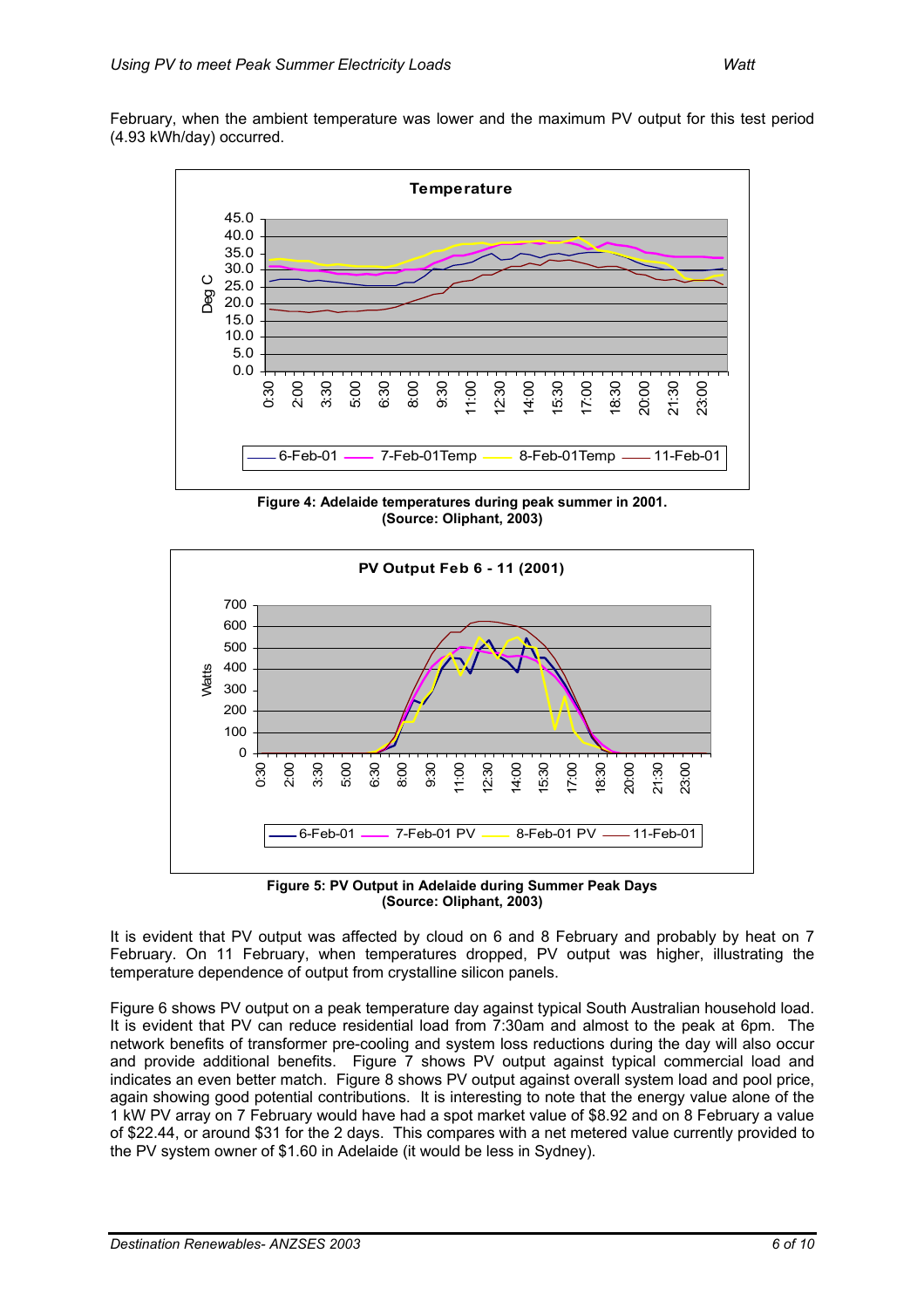

**Figure 6: Typical Adelaide Residential Load against PV Output on a Peak Summer Day. (Source: Oliphant 2003)** 



**Figure 7: Typical Adelaide Commercial Load against PV Output on a Peak Summer Day. (Source: Oliphant 2003)** 



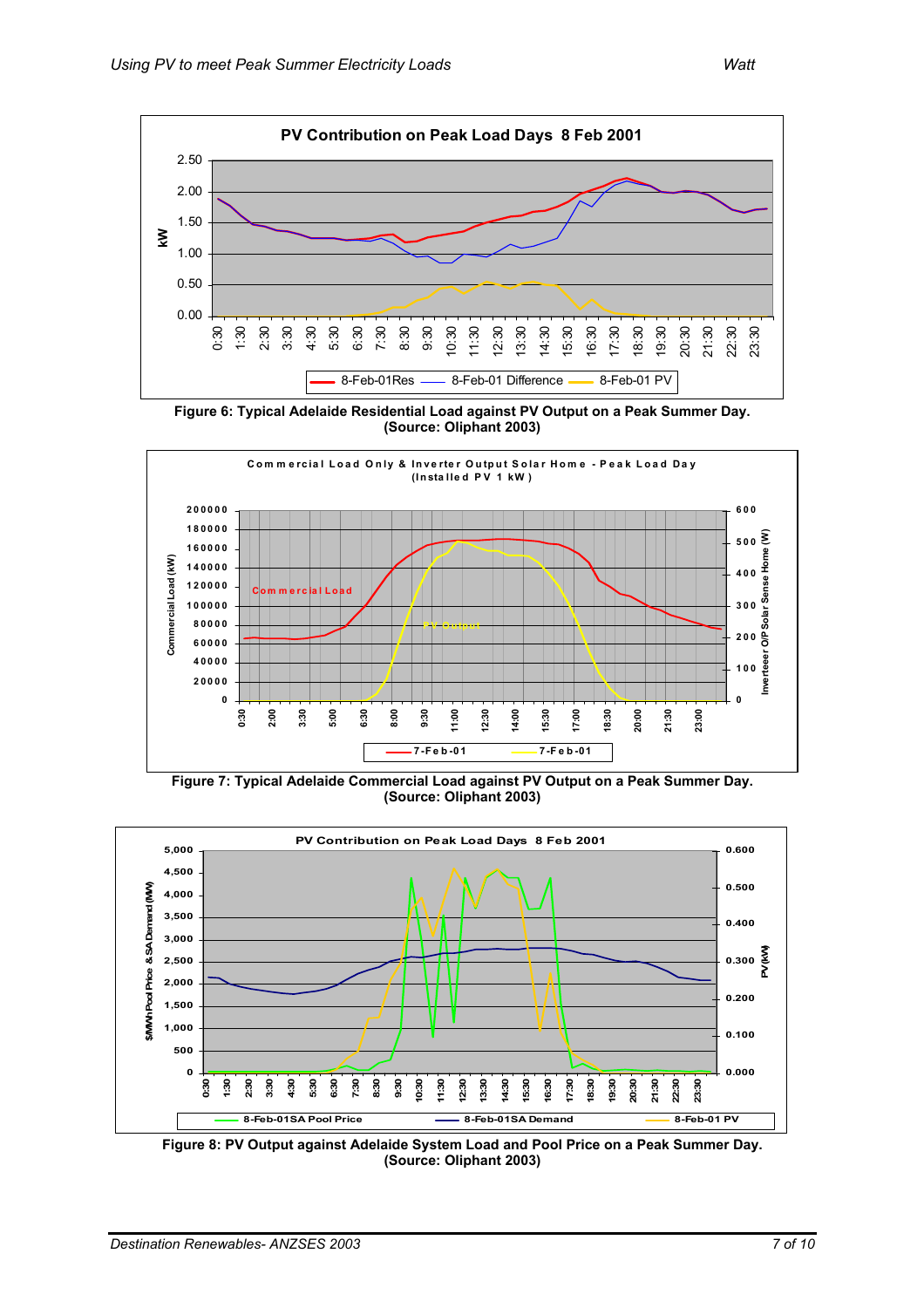Because of the late residential peak periods in Western Sydney and Adelaide, the impact of changing the azimuth angle of the PV array from due North to due West was examined. Figure 9 shows the modelled results for an average (not peak) Sydney January day, changing both tilt angle and direction. It illustrates that the maximum PV output can be moved by 3 to 4 hours, although the drop-off in output becomes more rapid.



**Azimuth and tilt effects - 1kWp array**

**Figure 9: January Output from a 1 kW array in Sydney, with different Azimuth and tilt angles. (Source: Collins, 2003)** 

Figure 10 shows the output from a modelled 30 MW West facing PV array at 45 degree tilt superimposed on a load curve during a peak summer day from a substation at Bonnyrigg in Western Sydney. This substation has mixed commercial and residential load and shows a reasonable match to PV output. For the summer season, the daily PV energy output is not much affected by changing array orientation. However, earlier studies (Watt et al, 1998) have shown a decrease in annual energy output of around 20% for a West facing array in Sydney compared with a North facing one, as shown in Figure 11. Note also in Figure 11 the impact of cloud and haze on PV output in Sydney during February. Obviously the decision to place a PV array on a West rather than a North face would require the system owner being offered a summer loading on PV payback price.



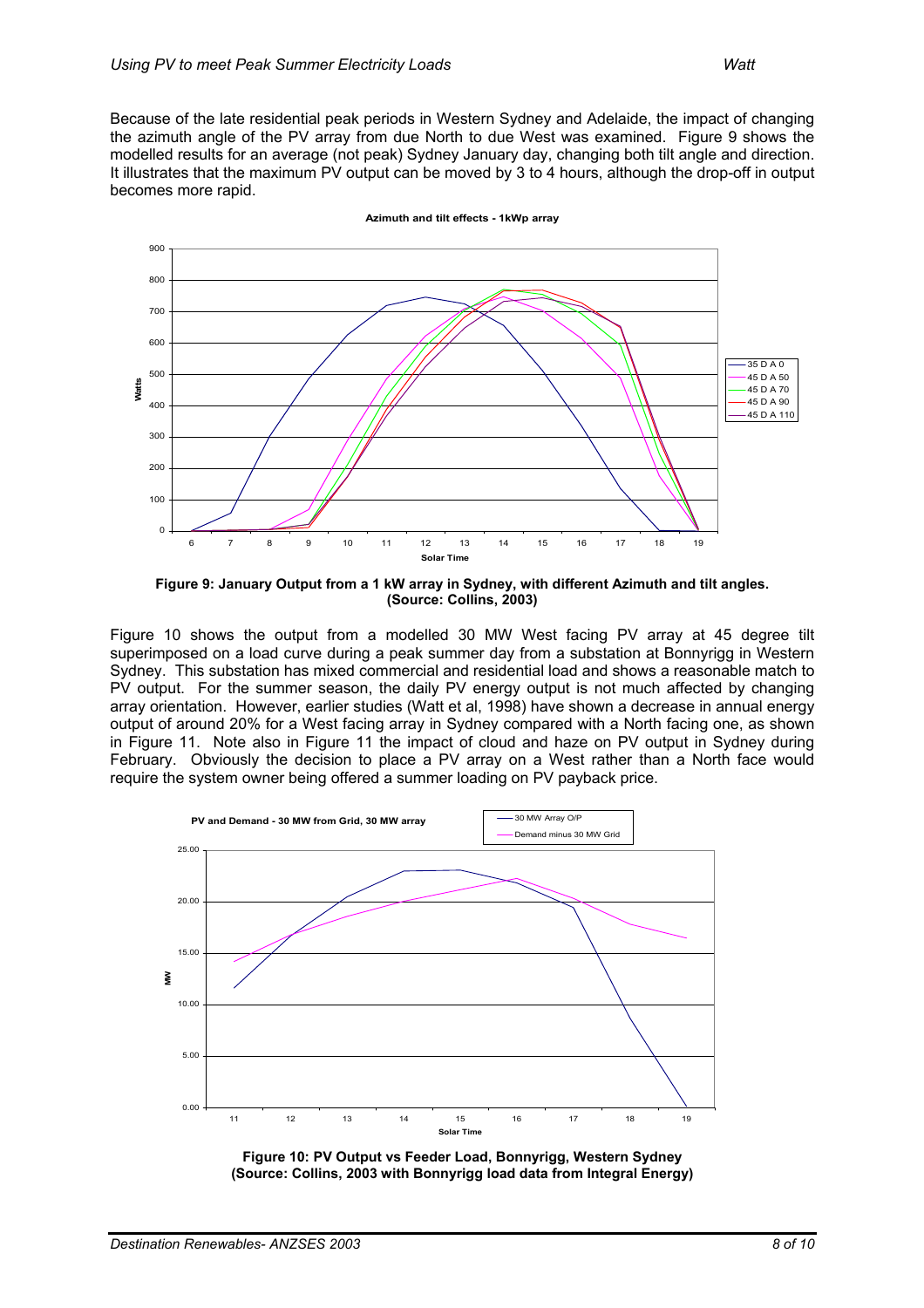

**Figure 11: Annual PV Output in Sydney in kWh per Month for a 2 kW array at 25 degree tilt by Orientation, modeled on 10 year average weather data. (Source: Watt et al, 1998).** 

## **7. CONCLUSIONS AND FURTHER WORK**

Analyses of PV output against system and feeder loads in Adelaide and Sydney indicate that PV can provide both energy and reliable network benefits to alleviate summer peaking problems and defer network upgrades. Detailed studies undertaken in the US provide evidence that such network benefits are predictable and significant. While PV output provides a good match to overall system load in Adelaide and Sydney, for individual feeders, output most closely matches those with a balanced or largely commercial load, rather than a residential load. For feeders with a predominantly residential load, west facing PV arrays could be considered, provided system owners can be compensated for reduced annual output. Also, crystalline silicon PV arrays should be kept as cool as possible on hot days to maximize output. The cost effectiveness of PV systems could be greatly enhanced were the network benefits accruing to electricity utilities taken into account. Excluding energy savings, even a year's deferral of a feeder upgrade costing \$1.5 million could result in savings of \$80,000, while a year's deferral of a substation upgrade costing \$8 million would save \$400,000 (Integral Energy, 2003). Already there is evidence that the higher electricity tariffs in Adelaide, combined with summer surcharges, may have increased consumer interest in PV. The AGO statistics on grid connected PV sales under the PV Rebate Scheme indicate that South Australia now has the highest uptake (AGO, 2003).

With summer peaking now a major issue for many electricity distributors, it would be useful to monitor existing PV systems in the areas of concern, to install and monitor systems sized and oriented for maximum peak load value and to begin to develop a range of mechanisms to encourage demand side solutions. For instance, it would be appropriate for the electricity industry to examine the cost effectiveness of incentives for tree planting, external window shading, insulation, energy efficient appliances and PV systems, as well as time of use metering and other initiatives which could be used to encourage a reduction in peak demand. None of these options has so far been tried and the residential sector is oblivious of the problems being caused by electricity use in peak periods.

### **8. DATA SOURCES AND ACKNOWLEDGEMENTS**

For the NSW analyses, the solar simulation program used is UNSW BIPV Sim. Solar and temperature data is from the Australian Solar Radiation Data Handbook and was supplied with BIPV Sim.

Electrical Demand data for Western Sydney was supplied by Integral Energy.

Adelaide PV data is from the SolarSense house, New Haven, Adelaide, a joint project between the SA Housing Trust, ETSA Corporation, the Land Management Corporation and ERDC.